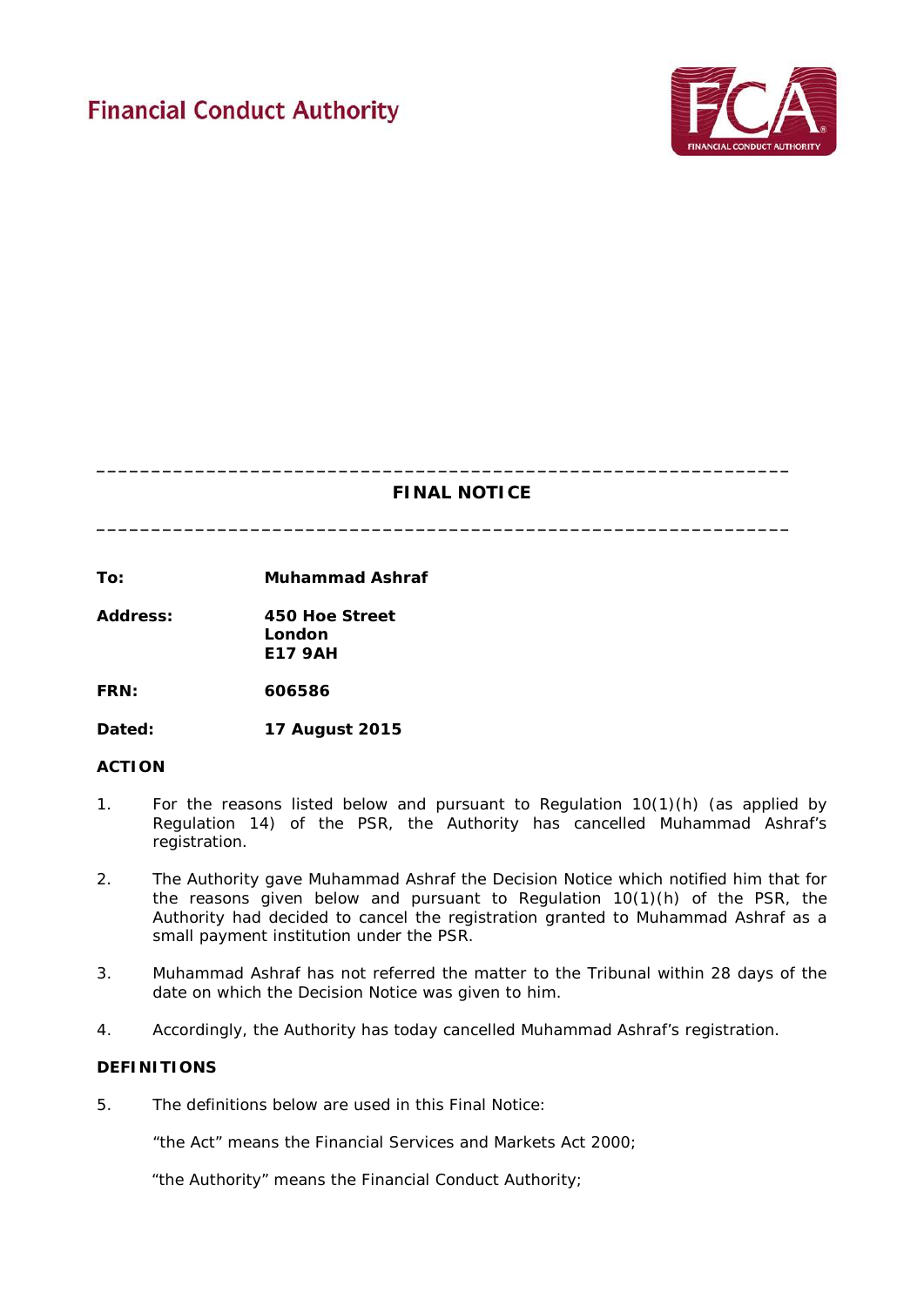"the Decision Notice" means the Decision Notice issued to Muhammad Ashraf on 9 July 2015;

"Muhammad Ashraf's registration" means the registration granted to Muhammad Ashraf as a small payment institution under the PSR;

"the Overdue Balance" means the amount owed by Muhammad Ashraf to the Authority totalling £445.00 in respect of periodic fees and levies, which had been due for payment by 17 September 2014;

"the PSR" means the Payment Services Regulations 2009;

"the Tribunal" means the Upper Tribunal (Tax and Chancery Chamber); and

"the Warning Notice" means the Warning Notice issued to Muhammad Ashraf on 15 June 2015.

#### **REASONS FOR THE ACTION**

6. The facts and matters and conclusions described in the Warning Notice, and in the Decision Notice, set out that Muhammad Ashraf has failed to pay the Overdue Balance, and to respond adequately to the Authority's repeated requests that he pays the Overdue Balance. These failings lead the Authority to conclude that Muhammad Ashraf has failed to demonstrate a readiness and willingness to comply with his ongoing regulatory obligations and to deal with the Authority in an open and cooperative way. Therefore it is desirable to cancel Muhammad Ashraf's registration as a small payment institution in order to protect the interests of consumers, in accordance with Regulation 10(1)(h) of the PSR (as applied by Regulation 14).

#### **DECISION MAKER**

7. The decision which gave rise to the obligation to give this Final Notice was made by the Regulatory Decisions Committee.

#### **IMPORTANT**

8. This Final Notice is given to Muhammad Ashraf in accordance with section 390(1) of the Act (as applied by paragraph 7(b) of Part 1 of Schedule 5 to the PSR).

#### **Publicity**

- 9. Sections 391(4), 391(6) and 391(7) of the Act (as applied by paragraph 7(c) of Part 1 of Schedule 5 of the PSR) apply to the publication of information about the matter to which this Final Notice relates. Under those provisions, the Authority must publish such information about the matter to which this Final Notice relates as the Authority considers appropriate. The information may be published in such manner as the Authority considers appropriate. However, the Authority may not publish information if such publication would, in the opinion of the Authority, be unfair to Muhammad Ashraf or prejudicial to the interests of consumers.
- 10. The Authority intends to publish such information about the matter to which this Final Notice relates as it considers appropriate.